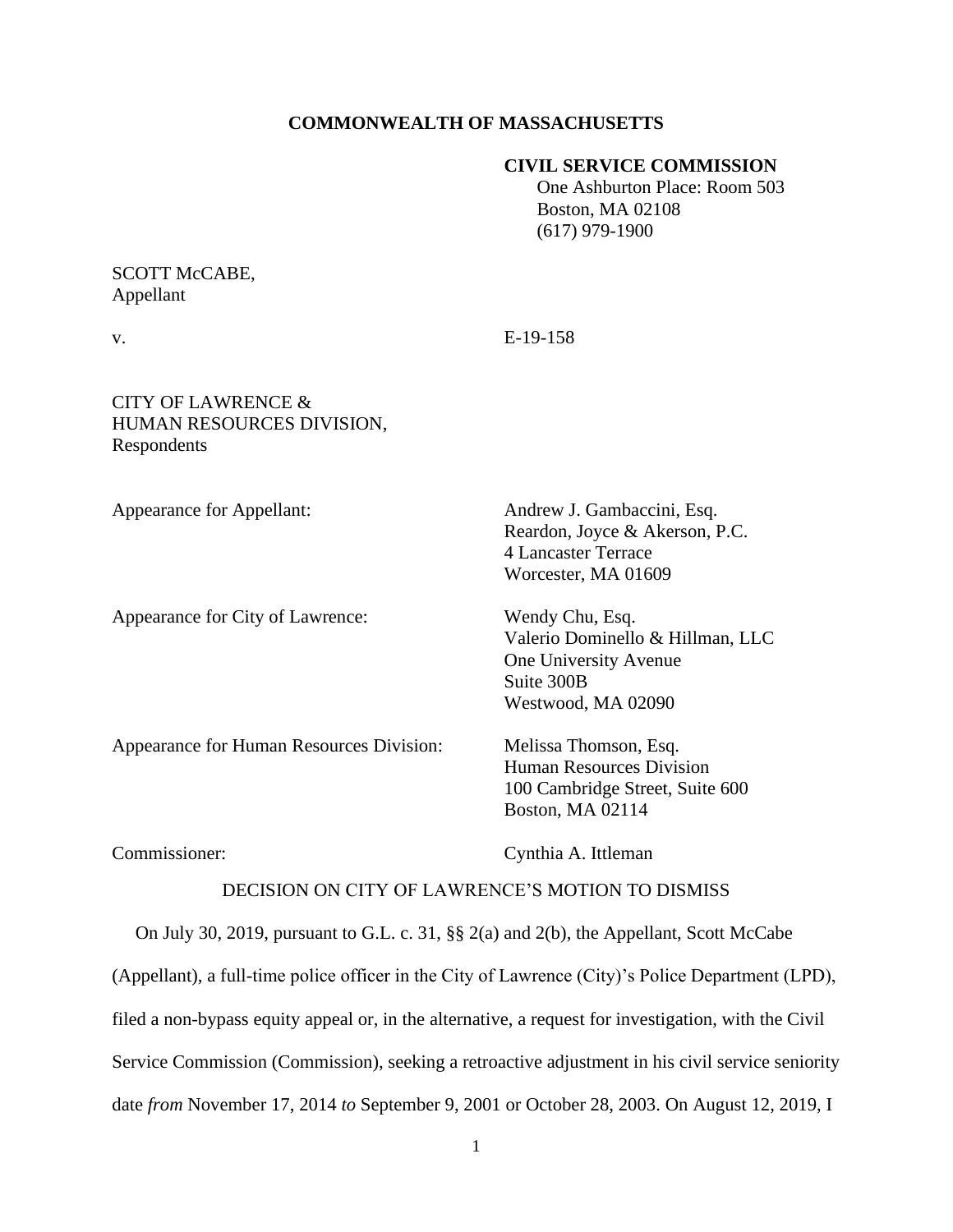held a pre-hearing conference at the Mercier Community Center in Lowell. The City subsequently filed a Motion to Dismiss and the Appellant filed an opposition. On November 22, 2019, I held a motion hearing at the same location. For the reasons stated below, the City's Motion to Dismiss is allowed; the Appellant's non-bypass equity appeal is dismissed; and his request for investigation is denied.

 It is undisputed that the City bypassed the Appellant for appointment for the position of fulltime police officer in 2000. In 2000, the City notified HRD of the reasons for bypass and, after review, HRD notified the Appellant that: a) HRD had approved the City's reasons for bypass and b) the Appellant may appeal this determination to the Commission. The Appellant subsequently filed a timely bypass appeal with the Commission; attended a pre-hearing conference; and participated in a full hearing before the Commission. In short, the Appellant was aware of the process for contesting a bypass; exercised his right to file an appeal with the Commission; and actively participated in the entire appeal process regarding the bypass.

 On October 24, 2002, the Commission allowed the Appellant's 2000 bypass appeal and ordered the following relief:

"Pursuant to the powers of relief inherent in Chapter 534 of the Acts of 1976, as amended by Chapter 310 of the Acts of 1993, the Commission directs the Personnel Administrator [HRD] to place McCabe's name at the top of the current eligibility list, or, if necessary, revive his eligibility and place him at the top of the next requested certification, so that McCabe will be considered for the next appointment as a police officer with the City's Police Department." (McCabe v. Lawrence, 15MCSR 70 (2002))

 Based on the plain reading and the intent of that order, the Appellant was to be given one additional opportunity for reconsideration for appointment as a Lawrence police officer. Further, by placing his name at the top of the next Certification, a non-selection by the City would constitute a bypass that could be appealed to the Commission.

2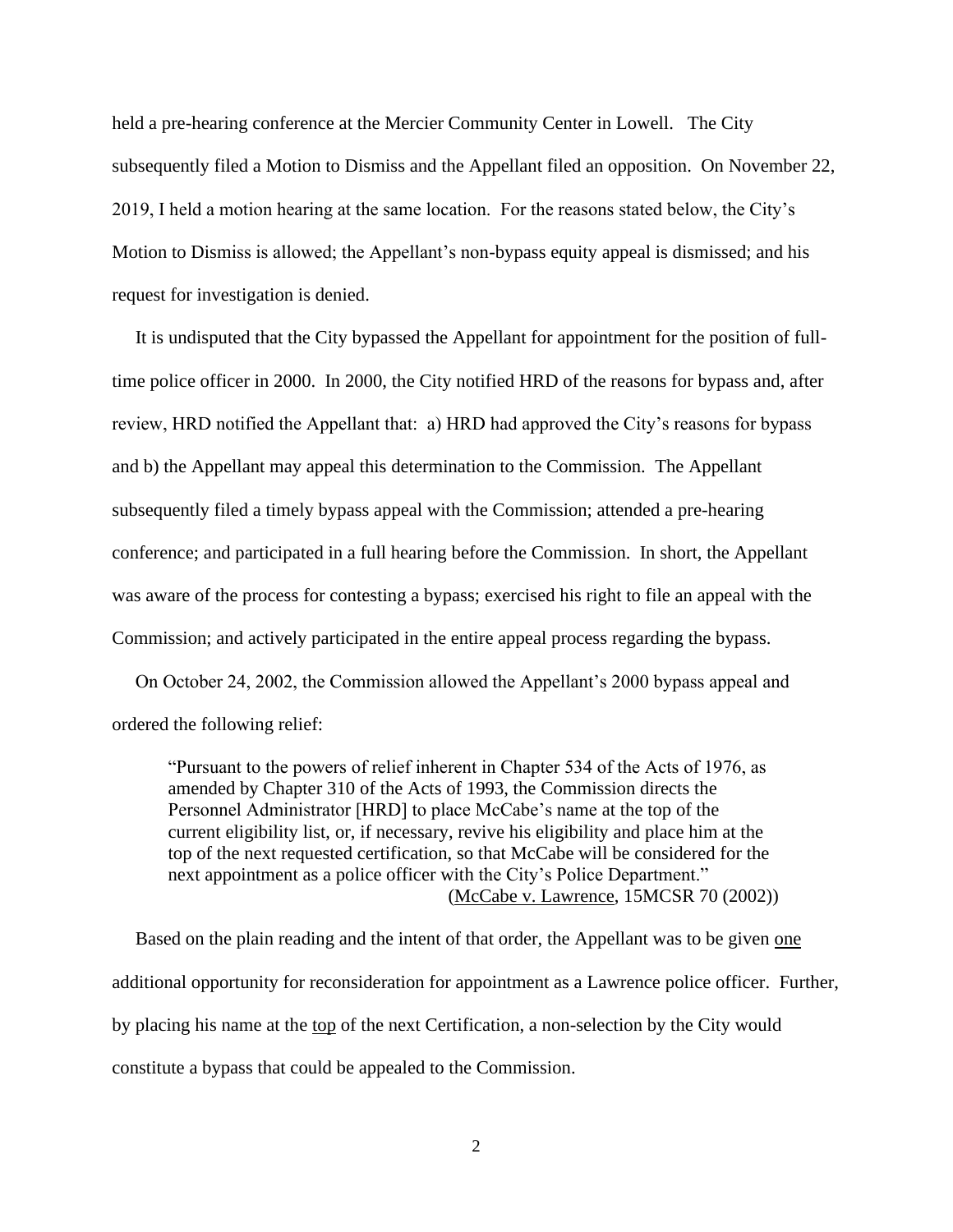Accepting, as true, the sworn affidavit of the Appellant, he became aware, sometime "in late 2002" that the City was appointing police officers and he (the Appellant through counsel) inquired with the City as to why the Appellant had not been considered for appointment. Assuming all facts in the light most favorable to the Appellant, the appointment of any candidates in "late 2002" would have constituted a bypass of the Appellant if the Appellant's name should have been at the top of the Certification used during that hiring cycle. Importantly, the Appellant, despite being aware that candidates had been appointed from that 2002 Certification, did not file a bypass or any other type of appeal with the Commission in 2002.

 Moving forward, it is undisputed that the Appellant's name, consistent with the Commission's 2002 order, did appear at the top of a subsequent Certification issued to the City on September 15, 2004. The Appellant acknowledges that he did sign the Certification as willing to accept appointment. The documentary evidence shows that: the City notified HRD of the proposed reasons for bypass; HRD approved the reasons; and HRD notified the Appellant of their approval along with the Appellant's right to file an appeal with the Commission. Again, however, accepting the Appellant's affidavit as true, he did not receive the HRD notification. The Appellant was, however, aware that other candidates, who must have been ranked below him, were appointed. Despite being well versed with the avenue for filing an appeal with the Commission, the Appellant did not do so. The Appellant seeks to justify his failure to file an appeal with the Commission by stating that his attorney at the time purportedly told him his only right of appeal was to Superior Court, which the Appellant did not pursue.

 What occurred next is perplexing. Notwithstanding the fact that the Appellant's name had indeed appeared at the top of at least one Certification issued to Lawrence, from which he was considered for appointment; and notwithstanding the fact that the last time the Appellant took a

3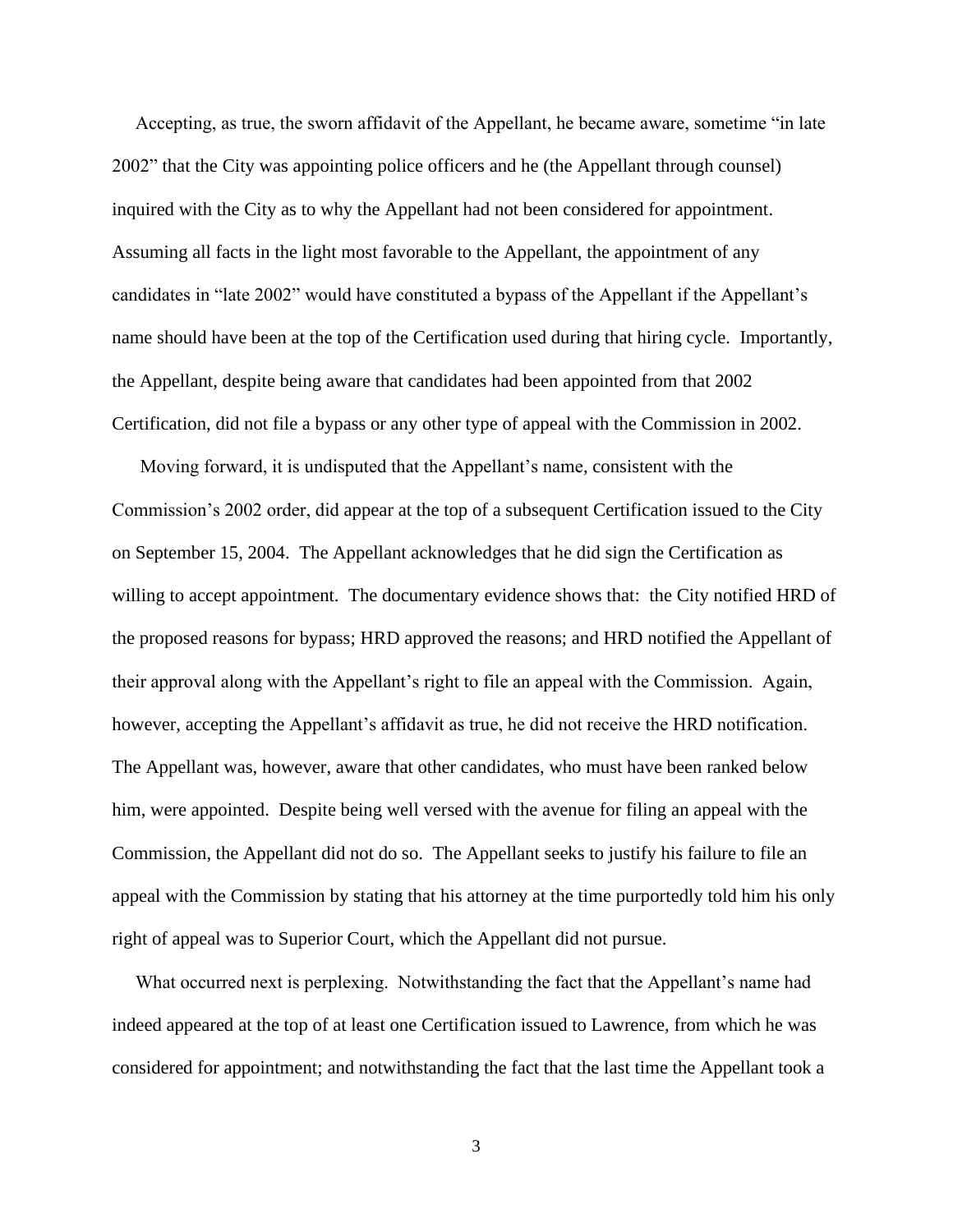civil service examination for police officer was in 2003, the Appellant's name appeared at the top of certifications for police officer issued to Lawrence for an additional ten years. Ultimately, the Appellant was appointed as a full-time police officer by the City in 2014. Despite the open question of whether the Appellant's name should have appeared on any Certifications issued to Lawrence after 2004, the Appellant, who was appointed from a Certification in 2014, now seeks a retroactive civil service seniority date back to 2003. In his affidavit, the Appellant states in part that he seeks such relief: " … to help avoid layoff risk in the future and simply because of the principle of the matter, which is very important to me." Such relief is not warranted for the reasons discussed below.

 Even when the facts are viewed most favorably to the Appellant, he knew, *for years*, that candidates ranked below him on Certifications were being appointed by the Lawrence Police Department. He was intimately familiar with the process of filing an appeal with the Commission and he chose not to do so. He acknowledges that he consulted with his attorney, who suggested filing action in Superior Court, which the Appellant chose not to do. The Commission has squarely addressed this issue in the past. In Pugsley v. City of Boston, et al, 24 MCSR 544, 547 (2011), the Commission stated that:

" … embraces the principle that a party coming before the Commission to seek equitable relief … must exercise reasonable diligence in pursuit of that relief. Accordingly, where a person has had actual notice – whether in writing or not – of an action or inaction by HRD or an appointing authority that the person reasonably knew or show have known was a violation of civil service law or rules, that person cannot sit on those rights indefinitely. Thus, it is a fair requirement that once such a person discovers that he or she has been harmed by an action or inaction of HRD, he had an obligation to promptly file a claim of appeal, or lose the right to press it." $\cdot$ <sup>1</sup>

<sup>&</sup>lt;sup>1</sup> I carefully reviewed the decisions cited by the Appellant regarding instances in which the Commission has exercised its discretion to grant retroactive civil service seniority dates. They are either not on point, inapposite or not persuasive in the context of the undisputed facts of the instant appeal.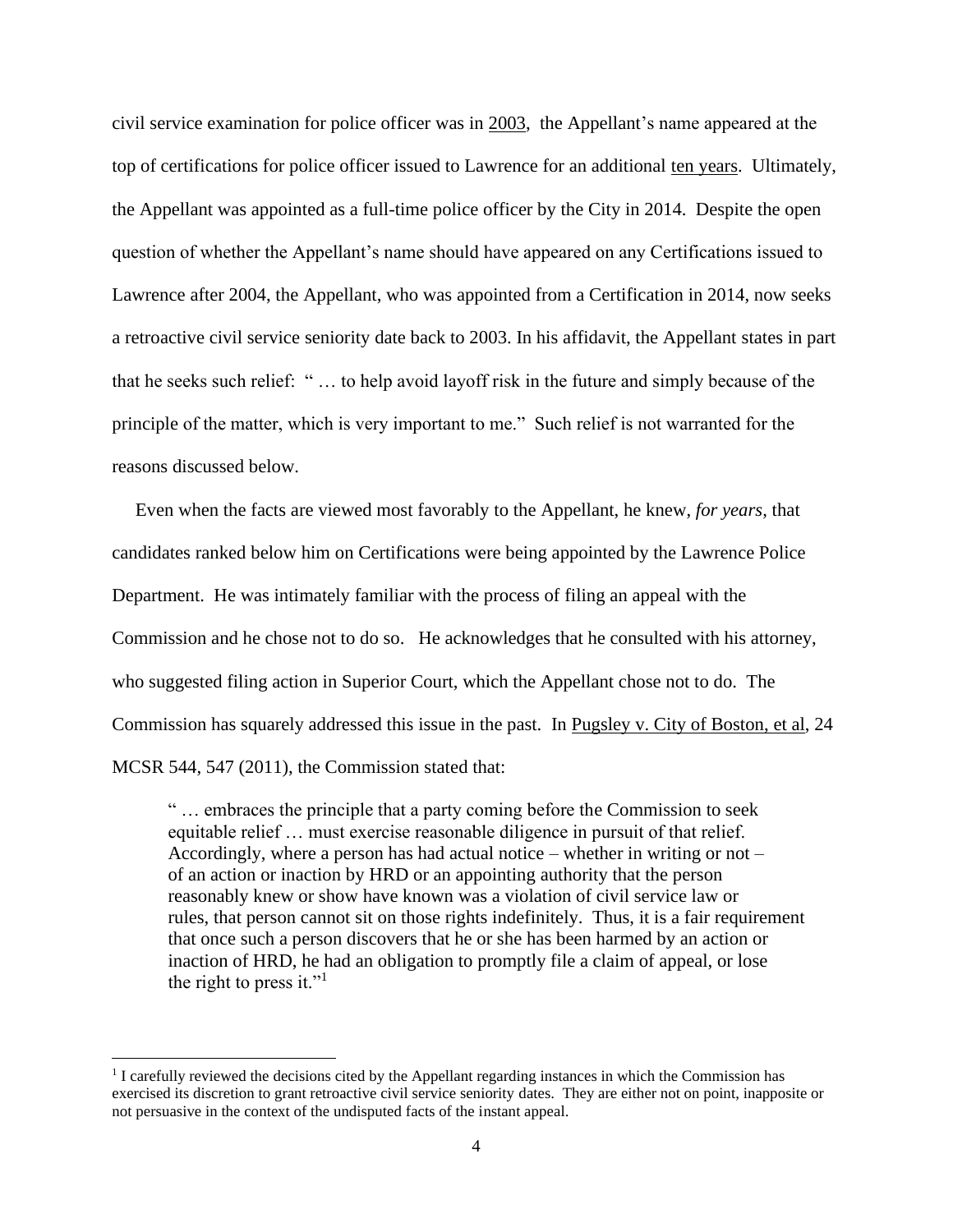*See also* Mulligan v. Boston Police Department, 28 MCSR 57 (2015) (Commission denied appeal filed years after Appellant was purportedly bypassed for appointment although not receiving a written notice at the time.)

 Further, the Appellant's appeal rests largely on speculation and assumption, including the assumption that, had the Appellant contested his bypass in 2003 or 2004, the Commission would have allowed his appeal and ordered a retroactive civil service seniority date, something the Commission chose *not* to do in 2002.

 Finally, any request for investigation regarding this matter would need to address whether the Appellant's name should have appeared on any Certification after 2004, including the 2014 Certification from which the Appellant was appointed. Put another way, such an investigation is more likely to harm, rather than help, the Appellant.

For all of above reasons, the Appellant's appeal under Docket No. E-19-158 is hereby

*dismissed* and his request for investigation is *denied*.

Civil Service Commission

*/s/ Cynthia A. Ittleman* Cynthia A. Ittleman Commissioner

By a vote of the Civil Service Commission (Bowman, Chairman; Camuso, Ittleman, Stein and Tivnan, Commissioners) on May 6, 2021.

Either party may file a motion for reconsideration within ten days of the receipt of this Commission order or decision. Under the pertinent provisions of the Code of Mass. Regulations, 801 CMR 1.01(7)(l), the motion must identify a clerical or mechanical error in this order or decision or a significant factor the Agency or the Presiding Officer may have overlooked in deciding the case. A motion for reconsideration does not toll the statutorily prescribed thirty-day time limit for seeking judicial review of this Commission order or decision.